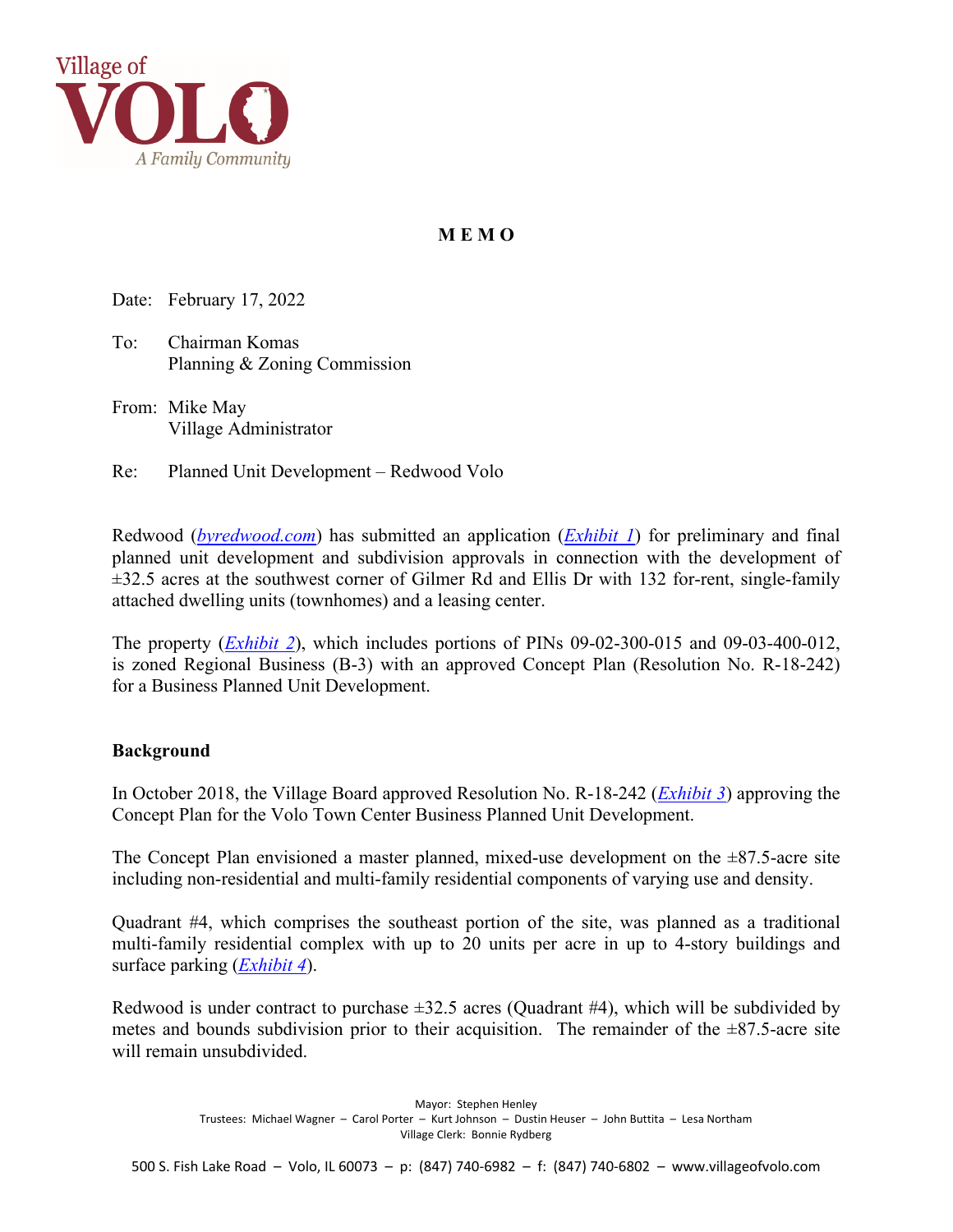## **Proposed Development**

Redwood's proposed development (*[Exhibit 5](https://il-volo.civicplus.com/DocumentCenter/View/851/)*) includes 132 for-rent, single-family attached dwelling units (townhomes) and a leasing center (4.06 units per acre) in 25 1-story buildings. The development is configured as a typical residential subdivision.

| <b>Building</b> | # Units | <b>Size</b> | <b>Building</b> | # Units        | <b>Size</b> |
|-----------------|---------|-------------|-----------------|----------------|-------------|
| A               | 4       | 8,473 SF    | P               | 4              | 7,137       |
| B               | 6       | 11,009 SF   | Q               | 7              | 12,065      |
| C               | 5       | 8,929 SF    | ${\sf R}$       | 6              | 10,351      |
| D               | 3       | 5,380 SF    | $\sf S$         | 6              | 10,644      |
| E               | 6       | 10,664 SF   | Τ               | 6              | 10,644      |
| F               | 5       | 8,922 SF    | U               | 5              | 9,222       |
| G               | 4       | 6,923 SF    | V               | 4              | 7,173       |
| H               | 6       | 10,644 SF   | W               | $\overline{4}$ | 7,173       |
| J               | 6       | 10,351 SF   | Χ               | 4              | 7,215       |
| К               | 5       | 8,636 SF    | Y               | $\overline{7}$ | 12,358      |
| L               | 4       | 6,923 SF    | Z               | 8              | 13,780      |
| M               | 4       | 7,173 SF    | AA              | $\overline{7}$ | 12,358      |
| ${\sf N}$       | 6       | 10,937 SF   |                 |                |             |

The buildings contain 3 – 8 units with footprints ranging from 5,380 SF to 13,780 SF (*[Exhibit 6](https://il-volo.civicplus.com/DocumentCenter/View/852/)*):

| Iding | # Units | <b>Size</b> | <b>Building</b> | # Units | <b>Size</b> |
|-------|---------|-------------|-----------------|---------|-------------|
| A     | 4       | 8,473 SF    | P               | 4       | 7,137 SF    |
| B     | 6       | 11,009 SF   | Q               | 7       | 12,065 SF   |
| C     | 5       | 8,929 SF    | $\mathsf{R}$    | 6       | 10,351 SF   |
| D     | 3       | 5,380 SF    | S               | 6       | 10,644 SF   |
| E.    | 6       | 10,664 SF   | T               | 6       | 10,644 SF   |
| F     | 5       | 8,922 SF    | U               | 5       | 9,222 SF    |
| G     | 4       | 6,923 SF    | $\vee$          | 4       | 7,173 SF    |
| H     | 6       | 10,644 SF   | W               | 4       | 7,173 SF    |
| J     | 6       | 10,351 SF   | X               | 4       | 7,215 SF    |
| К     | 5       | 8,636 SF    | Y               | 7       | 12,358 SF   |
| L     | 4       | 6,923 SF    | Z               | 8       | 13,780 SF   |
| M     | 4       | 7,173 SF    | AA              | 7       | 12,358 SF   |

The leasing office is located in Building A.

| # Units | # Buildings |
|---------|-------------|
| 3       | 1           |
|         | 8           |
| 5       | 4           |
| 6       | 8           |
|         | 3           |
| Q       |             |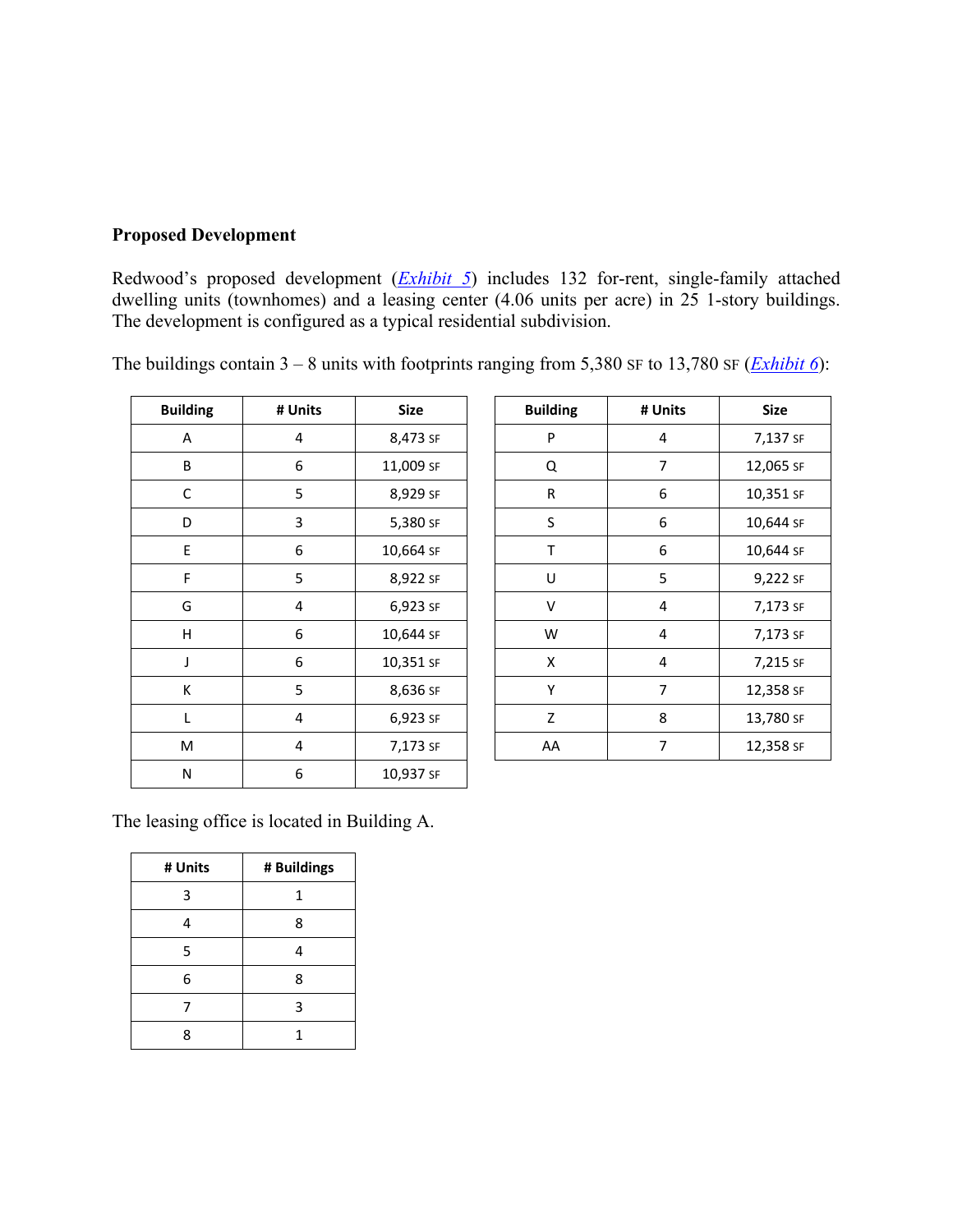All units have 2 bedrooms, 2 bathrooms, and an attached 2-car garage. They range in size from 1,294 SF – 1,620 SF (*[Exhibit 7](https://il-volo.civicplus.com/DocumentCenter/View/890/)*).

| Unit                 | <b>Size</b> | # of Units |
|----------------------|-------------|------------|
| Capewood             | 1,620 SF    | 12         |
| Forestwood           | 1,294 SF    | 67         |
| Haydenwood           | 1,345 SF    | 4          |
| Haydenwood w/Sunroom | 1,618 SF    | 2          |
| Meadowood            | 1,326 SF    | 23         |
| Willowood            | 1,381 SF    | 24         |

A mail center (*[Exhibit 8](https://il-volo.civicplus.com/DocumentCenter/View/891/)*), located at the entrance to the subdivision, consolidates the mailboxes for the development.

## *Building Elevations*

The buildings are all 1-story, with an overall height of 18 FT 10 IN – 20 FT 3 IN, measured from top of foundation to the highest point of the roof.

The elevations of the buildings (*[Exhibit 9](https://il-volo.civicplus.com/DocumentCenter/View/892/)*) incorporate architectural elements found on residential structures throughout the Village, including:

- articulated wall and roof planes
- roof rakes and eaves
- exterior trim (frieze boards, band boards, corner boards, window casings)
- window grids
- covered entries

All elevations (front, rear, sides) of the buildings incorporate a variety of materials, including:

- $\bullet$  1<sup>st</sup> story: vinyl horizontal siding and trim; stone (partial)
- gables: vinyl shake siding and trim
- roof: architectural shingles; aluminum fascia and soffit

Overall, the style and design of the buildings, including the materials, are compatible with and complement the residential structures throughout the Village.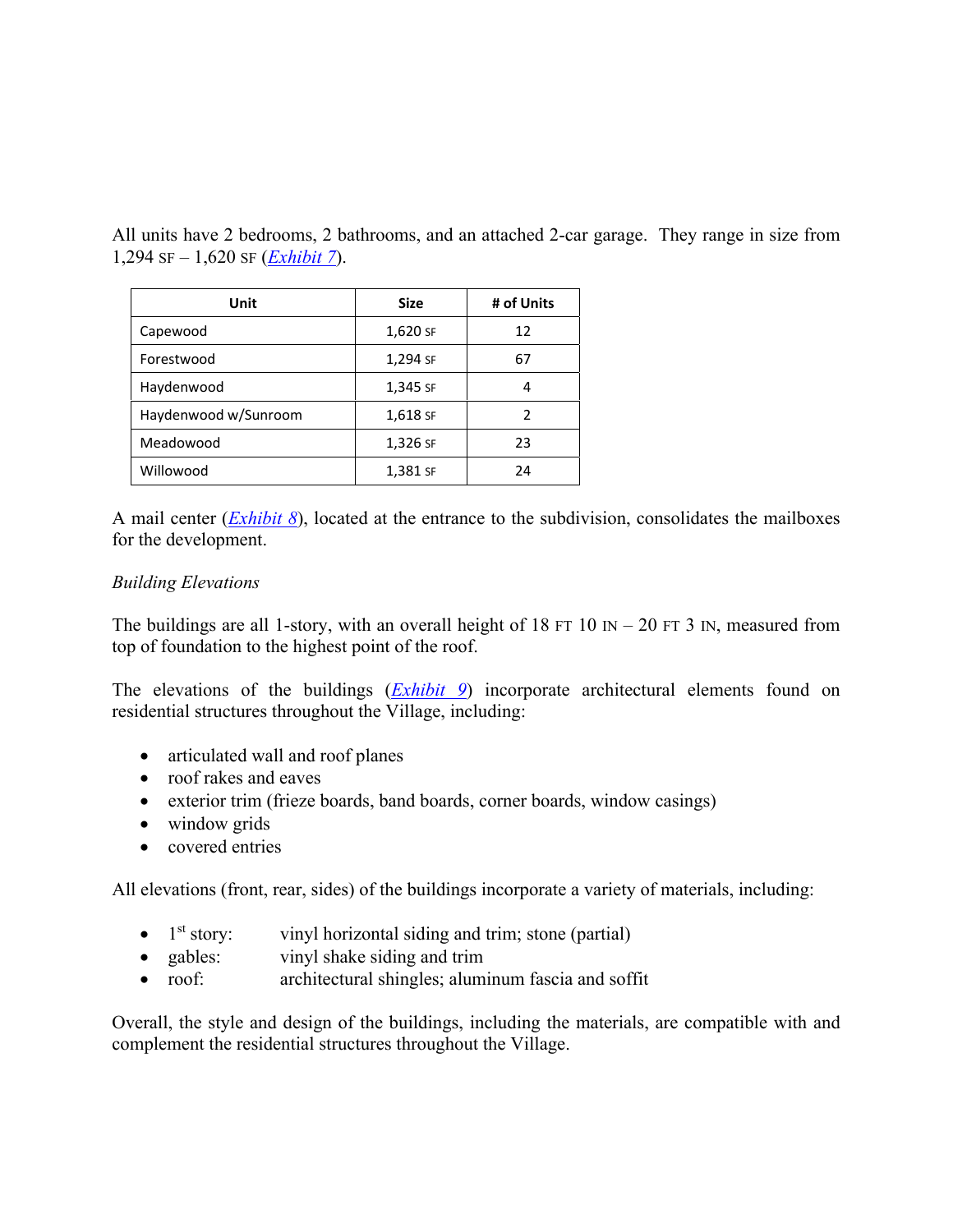#### **Zoning**

The property is zoned Regional Business (B-3) with an approved Concept Plan for a Business Planned Unit Development. Existing uses on the immediately adjacent properties are as follows:

North: undeveloped (farmland) East: single-family detached/attached residential (Symphony Meadows) South: single-family detached/attached residential (Symphony Meadows) West: undeveloped (farmland)

The Concept Plan identifies Multi-Family Residential as the exclusive use in Quadrant #4 (Exhibit H §1.1) as this use type provides an appropriate transition between the higher-intensity non-residential uses identified for Quadrants  $#1 - #3$  and Symphony Meadows.

The applicable development standards (Exhibit H §2.3) and site data are provided below:

|                            | <b>Required</b> | Lot 1            |                             |
|----------------------------|-----------------|------------------|-----------------------------|
| <b>Lot Area</b>            | 330,000 SF      | 1,403,794 SF     |                             |
| Lot Width                  | 200 FT          | 772.65 FT        |                             |
| <b>Building Height</b>     | 45 FT           | 20 FT 3 IN       |                             |
| <b>Building Setback</b>    | 30 FT           | *24 FT           | <b>Building B</b>           |
| <b>Building Separation</b> | 20 FT           | 20 FT            |                             |
| <b>Unit Size</b>           | 1,000 SF        | 1,294 SF         |                             |
| <b>Units per Building</b>  | 6               | $*_{\mathbf{8}}$ | Building $Q/Y/AA - 7$ units |
|                            |                 |                  | Building $Z - 8$ units      |

The site plan meets the standards for Floor Area Ratio, Building Coverage, and Green Space in the B-3 District (Zoning Ord. §5.10.4):

|                                        | <b>Required</b> | Lot 1 |
|----------------------------------------|-----------------|-------|
| (§5.10.4.e)<br><b>Floor Area Ratio</b> | 0.25            | 0.168 |
| Building Coverage (§5.10.4.f)          | 40%             | 16.8% |
| (§5.10.4.g)<br><b>Green Space</b>      | 25%             | 77.1% |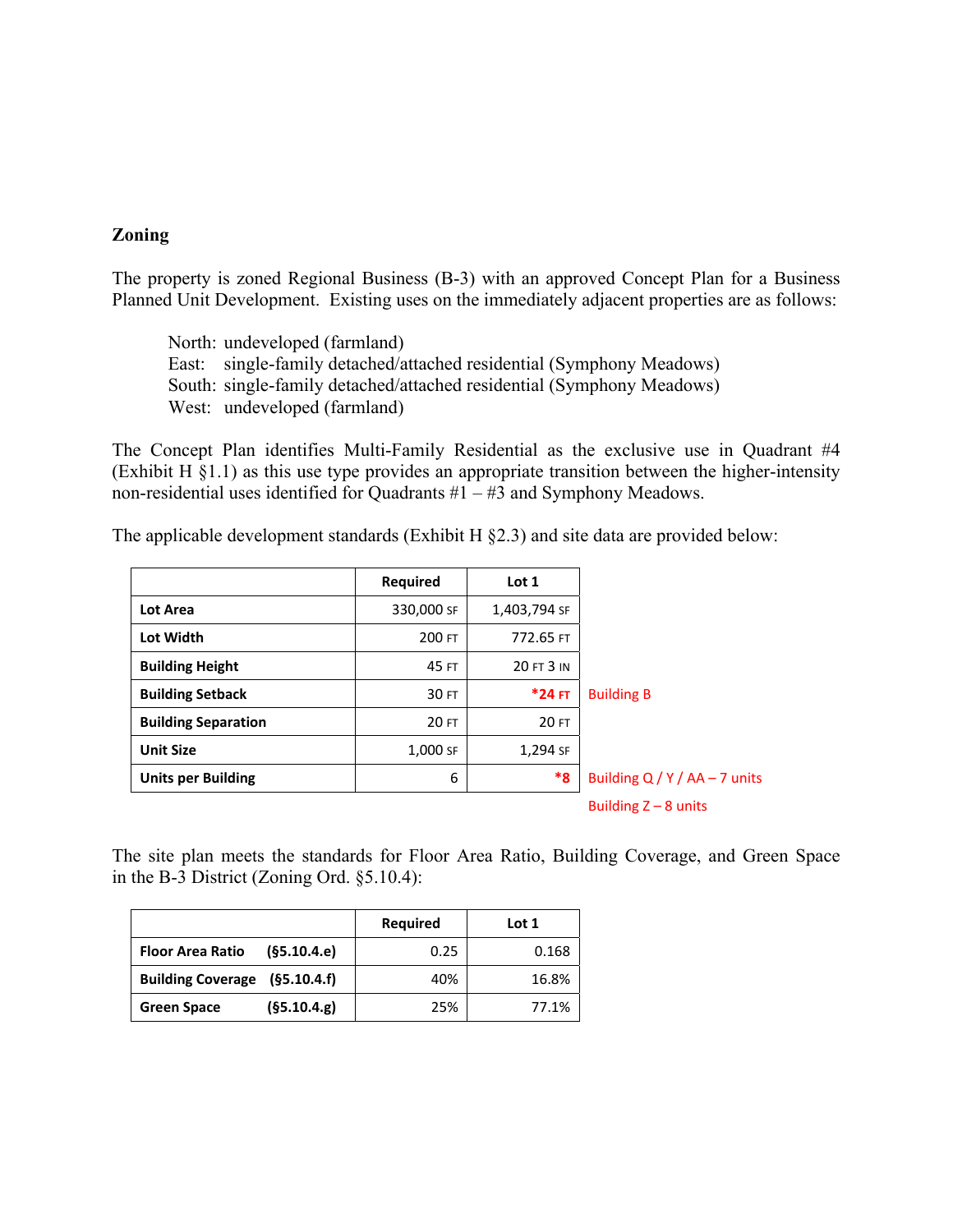## **Parking**

The site plan includes a total of 547 parking spaces, including 15 off-street parking spaces on Redwood Blvd (8 spaces), Wood Rose Dr (2 spaces), and Alder Way (5 spaces).

The applicable parking standards (Exhibit H  $\S$ 2.3) and site data are provided below:

|                                  | Required | Lot 1 |
|----------------------------------|----------|-------|
| <b>Parking Spaces (per unit)</b> |          |       |
| <b>Driveway Depth</b>            | 20 FT    | 20 FT |

Each unit includes 4 parking spaces: 2 spaces in the garage and 2 spaces in the driveway. The leasing center driveway includes 4 parking spaces.

Redwood does not permit parking on the streets within its developments.

#### **Stormwater**

The development includes 4 stormwater management areas (detention ponds) and 2 wetlands (*[Exhibit 10](https://il-volo.civicplus.com/DocumentCenter/View/893/)*). Stormwater is conveyed by on-site of off-site (Ellis Dr) storm sewer to the ponds. The ponds outlet to the wetlands, which release off site.

The north portion of the site (north of Alder Way) drains to the northeast corner of the site. Stormwater flows through the central and/or northeast pond to the northeast wetland, which releases to an inlet in the Gilmer Rd right-of-way.

The south portion of the site (south of Alder Way) drains to the southeast corner of the site. Stormwater flows through the southeast ponds to the southeast wetland, which releases to a culvert under Harmony Rd.

The post-development release rates from the wetlands will not exceed the pre-development rates.

The stormwater management facilities will be owned and maintained by Redwood. An easement will be required over the detention ponds and wetlands, allowing the Village to maintain the stormwater management facilities in the event the developer does not.

See *[Exhibit 11](https://il-volo.civicplus.com/DocumentCenter/View/894/)* for the Engineering Plans and *[Exhibit 12](https://il-volo.civicplus.com/DocumentCenter/View/895/)* for the Stormwater Report.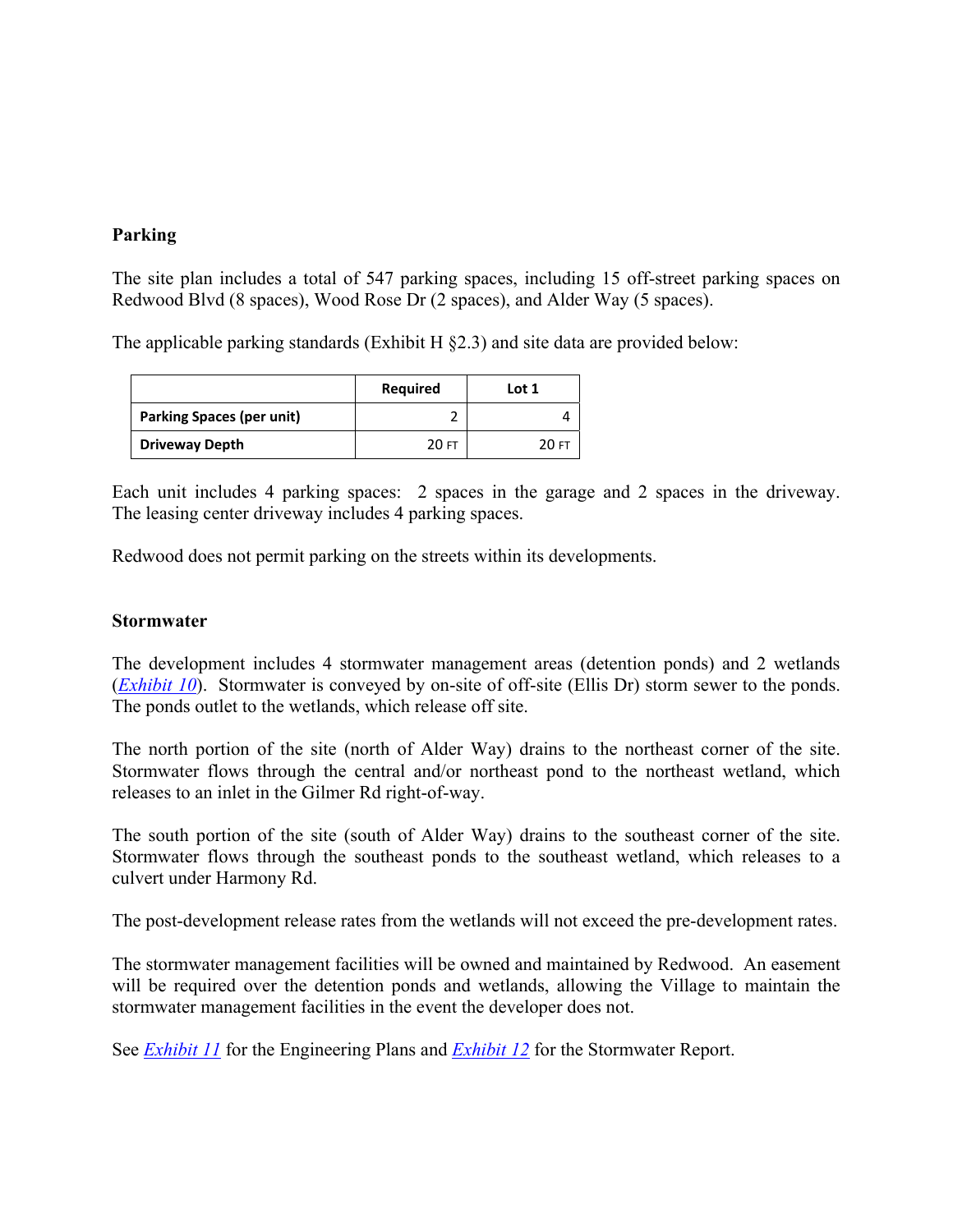## **Utilities**

The development will be served by the Village (water) and Lake County Public Works, formerly Lakes Region Sanitary District (sanitary sewer). Both systems have adequate capacity to serve the development. The Illinois Environmental Protection Agency (IEPA) will review and permit the water and sanitary sewer improvements.

## *Water*

A series of new water mains (16", 12", and 8") will connect to existing water main stubs at the northwest corner of Gilmer Rd and Ellis Dr and on Harmony Dr to create a water service loop for the development (*[Exhibit 13](https://il-volo.civicplus.com/DocumentCenter/View/896/)*).

The buildings will have combined (domestic/fire sprinkler) water services (1",  $1\frac{1}{2}$ ", or 2"). Each building will have one (1) water meter; units will not be individually metered. A shut-off valve is provided at the exterior of each building.

All water mains and structures (valves, fire hydrants) will be dedicated to and maintained by the Village. Easements will be required over all Village facilities for maintenance and repair.

#### *Sanitary Sewer*

The sanitary sewer mains (12", 8", and 6") serving the development will connect to the existing sanitary sewer main stub at the southwest corner of Gilmer Rd and Ellis Dr (*[Exhibit 14](https://il-volo.civicplus.com/DocumentCenter/View/897/)*).

All sanitary sewer mains (8" and larger) and structures (manholes) will be dedicated to and maintained by Lake County Public Works (LCPW). Easements will be required over all LCPW facilities for maintenance and repair.

#### **Access / Streets**

Access to the development will be off Ellis Dr. There will be no access off Harmony Rd or Gilmer Rd (access stub to be removed). A gated emergency access will be located at the end of Redwood Blvd, connecting to Harmony Dr.

All streets within the development (Redwood Blvd, Wood Rose Dr, Alder Way, and Rowan Ln) will be private. They will be owned and maintained by Redwood.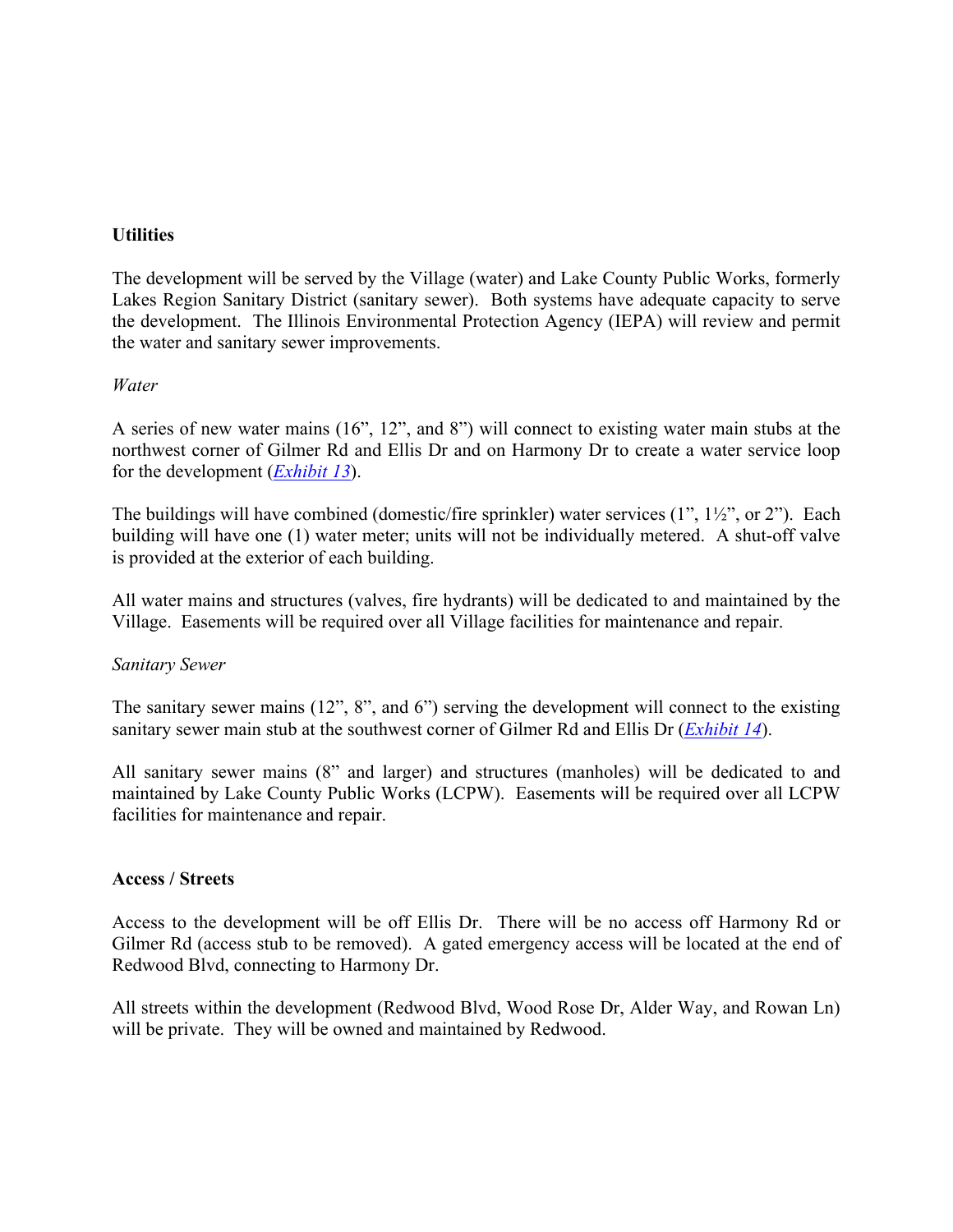The streets (concrete pavement) will be 22 FT wide (11 FT lanes) with a 4 FT integral sidewalk (stained) on one side. They will not have curbs (they drain toward the centerline). Redwood uses this cross-section to maintain ADA accessibility across the entire development.

The development will not have streetlights. The neighborhood will be illuminated by each units' exterior garage lights (coach lights), which will be controlled by a photocell (previously required in Remington Pointe North).

## **Ellis Dr**

The Village will be extending Ellis Dr from Gilmer Rd to US Route 12 (*[Exhibit 15](https://il-volo.civicplus.com/DocumentCenter/View/854/)*). The project is currently out to bid; construction will begin in the spring.

Ellis Dr will have 2 lanes (12 FT) in each direction and a center median (9 FT). There will be a left turn lane at Redwood Blvd. The roadway corridor will include a 5 FT sidewalk (concrete) and an 8 FT multi-use path (asphalt) on the north and south sides of the road, respectively.

The existing signalized intersection at Gilmer Rd will have 3 lanes (left turn, thru, right turn). The intersection at US Route 12 will be STOP-controlled (warrants not met for a traffic signal) and will have 2 lanes (left turn, right turn) with 2 additional lanes (left turn, thru) striped out.

To facilitate the roadway extension, Volo Partners LLC has agreed to dedicate the right-of-way and grant a stormwater easement (*[Exhibit 16](https://il-volo.civicplus.com/DocumentCenter/View/898/)*) in conjunction with the metes and bounds subdivision of the property.

Redwood will be responsible for a portion of the cost of the improvements.

## **Landscaping**

The Landscape Plan (*[Exhibit 17](https://il-volo.civicplus.com/DocumentCenter/View/853/)*) includes 363 trees (154 shade, 88 ornamental, 121 evergreen) and 697 shrubs planted throughout the site, primarily around the perimeter (landscape buffer) and along the streets within the development (parkway trees). In addition, perennials and grasses with be planted along the front of each unit.

At the Village's request, Redwood will remove undergrowth, invasive and undesirable species, and trees in poor condition or exhibiting poor form in the small existing woodland along the south property line.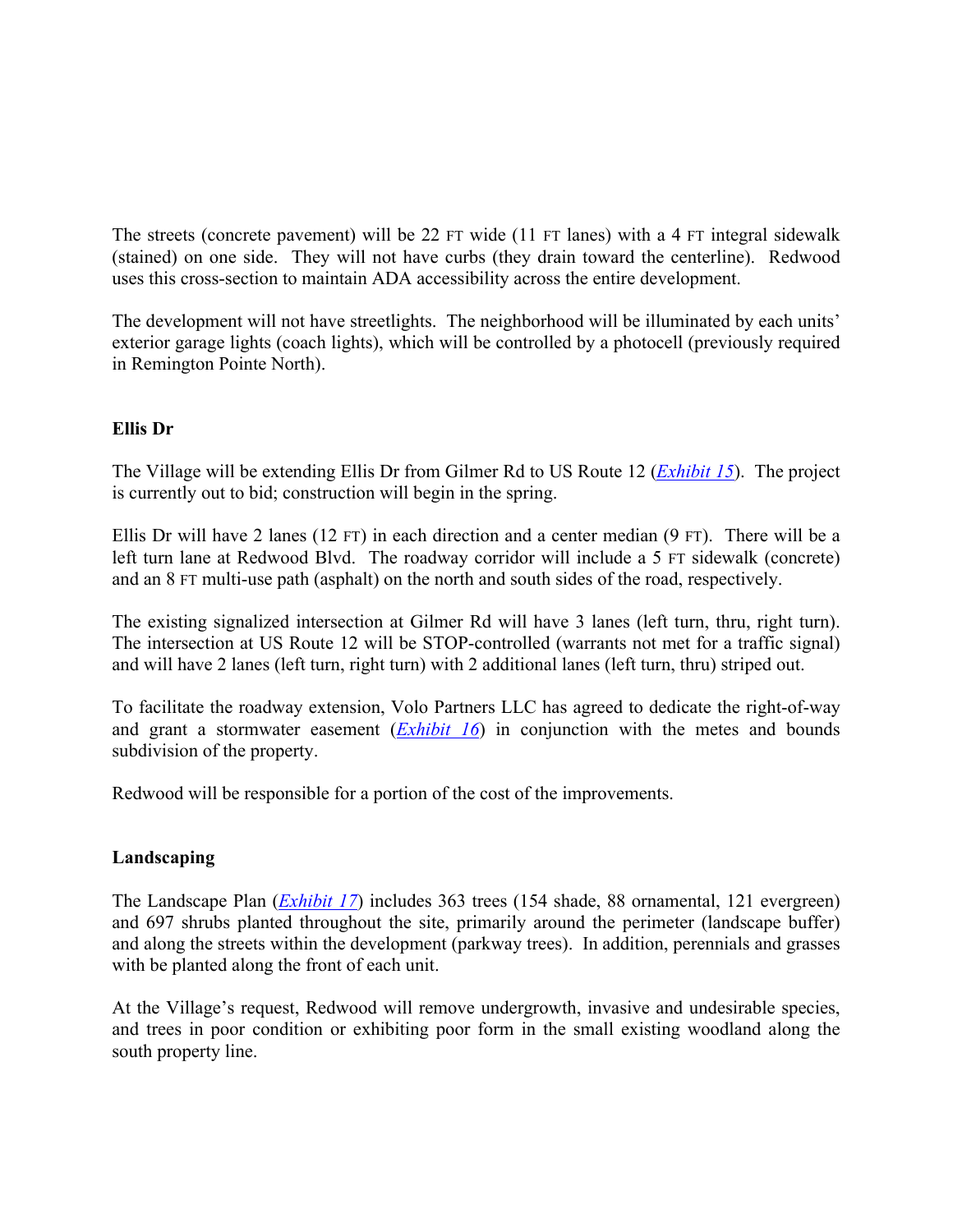|                                     | <b>Required</b> | Provided |       |
|-------------------------------------|-----------------|----------|-------|
| <b>Parkway Trees</b><br>(§2.6.2)    | 163             | 149      | $-14$ |
| (§2.6.3.1)<br><b>Roadway Buffer</b> |                 |          |       |
| <b>Ellis Dr</b>                     |                 |          |       |
| Trees (shade)                       | 10              | 10       |       |
| Trees (evergreen)                   | 14              | 14       |       |
| <b>Shrubs</b>                       | 131             | 110      | $-21$ |
| Gilmer Rd                           |                 |          |       |
| <b>Trees (shade)</b>                | 23              | 24       | 1     |
| Trees (evergreen)                   | 30              | 30       |       |
| <b>Shrubs</b>                       | 295             | 306      | $+11$ |
| <b>Harmony Rd</b>                   |                 |          |       |
| Trees (shade)                       | 16              | 14       | 2     |
| Trees (evergreen)                   | 22              | 14       | 8     |
| <b>Shrubs</b>                       | 211             | 179      | $-32$ |
| Transition Buffer (§2.6.3.3)        |                 |          |       |
| Trees (shade)                       | 21              | 21       |       |
| Trees (evergreen)                   | 42              | 44       | 2     |

A comparison of the landscaping required and provided is below:

Where individual requirements were not met (due to space constraints), additional landscaping was provided (around the detention ponds) to achieve overall compliance with the standards.

| Trees (shade)     | + 24   |
|-------------------|--------|
| Trees (evergreen) | + 19   |
| <b>Shrubs</b>     | $+102$ |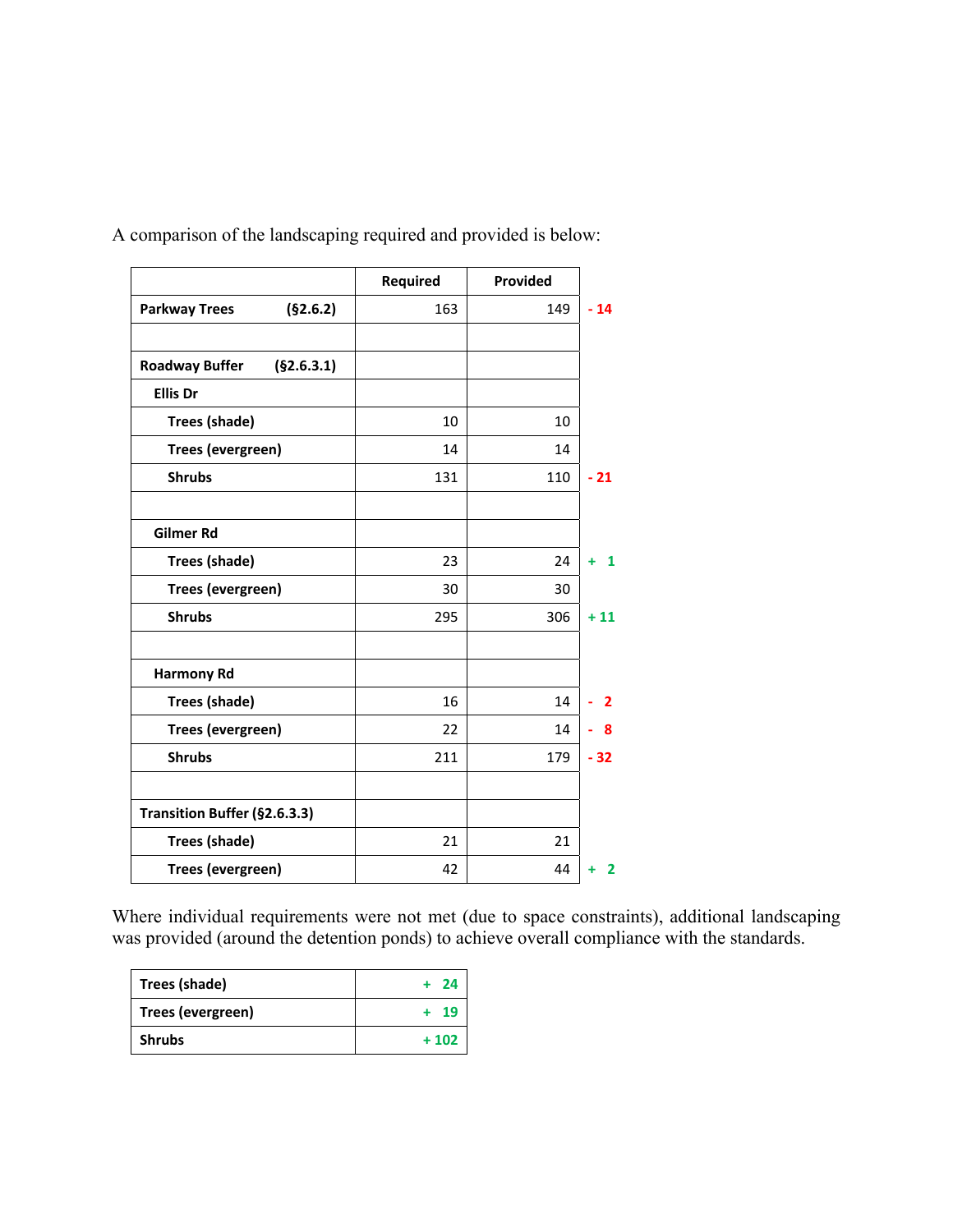In total, the number of trees and shrubs included on the Landscape Plan exceeds those required under the Concept Plan (Exhibit H, §§2.6.2-3).

|                   | <b>Required</b> | <b>Provided</b> |       |
|-------------------|-----------------|-----------------|-------|
| Trees (shade)     | 233             | 242             | -9    |
| Trees (evergreen) | 108             | 121             | $+13$ |
| <b>Shrubs</b>     | 637             | 697             | + 60  |

All landscape areas will be irrigated. The detention ponds will have fountains (aerators).

## **Subdivision**

Redwood's site (±32.5-acres) will be created by metes and bounds subdivision of the overall  $\pm 87.5$ -acre property. Volo Partners LLC will complete the subdivision prior to Redwood's acquisition of the property.

Redwood will subdivide its parcel (required for a planned unit development) to create a single lot (Lot 1) for the development. The Final Plat of Subdivision for Redwood Volo (*[Exhibit 18](https://il-volo.civicplus.com/DocumentCenter/View/850/)*) will establish access, grant utility and stormwater management easements, and prescribe restrictive covenants for the wetlands.

#### **Rent**

Redwood's units are market-rate; they do not accept Section 8 housing vouchers.

Redwood projects the average rent for the units at \$2,160 per month plus additional charges for water, sewer, and garbage (billed with rent). Residents are responsible for electricity, gas, phone, cable, and internet. Each unit will include a stove, refrigerator, dishwasher, microwave, and washer and dryer hook-up. Pets are permitted, subject to certain restrictions and a fee.

See *[Exhibit 19](https://il-volo.civicplus.com/DocumentCenter/View/899/)* for Redwood's Lease Addendum.

The Leasing Office hours will be  $10:00 \text{ AM} - 6:00 \text{ PM (Tu-F)}$  and  $10:00 \text{ AM} - 4:00 \text{ PM (Sat)}$ . Maintenance is on-call after hours.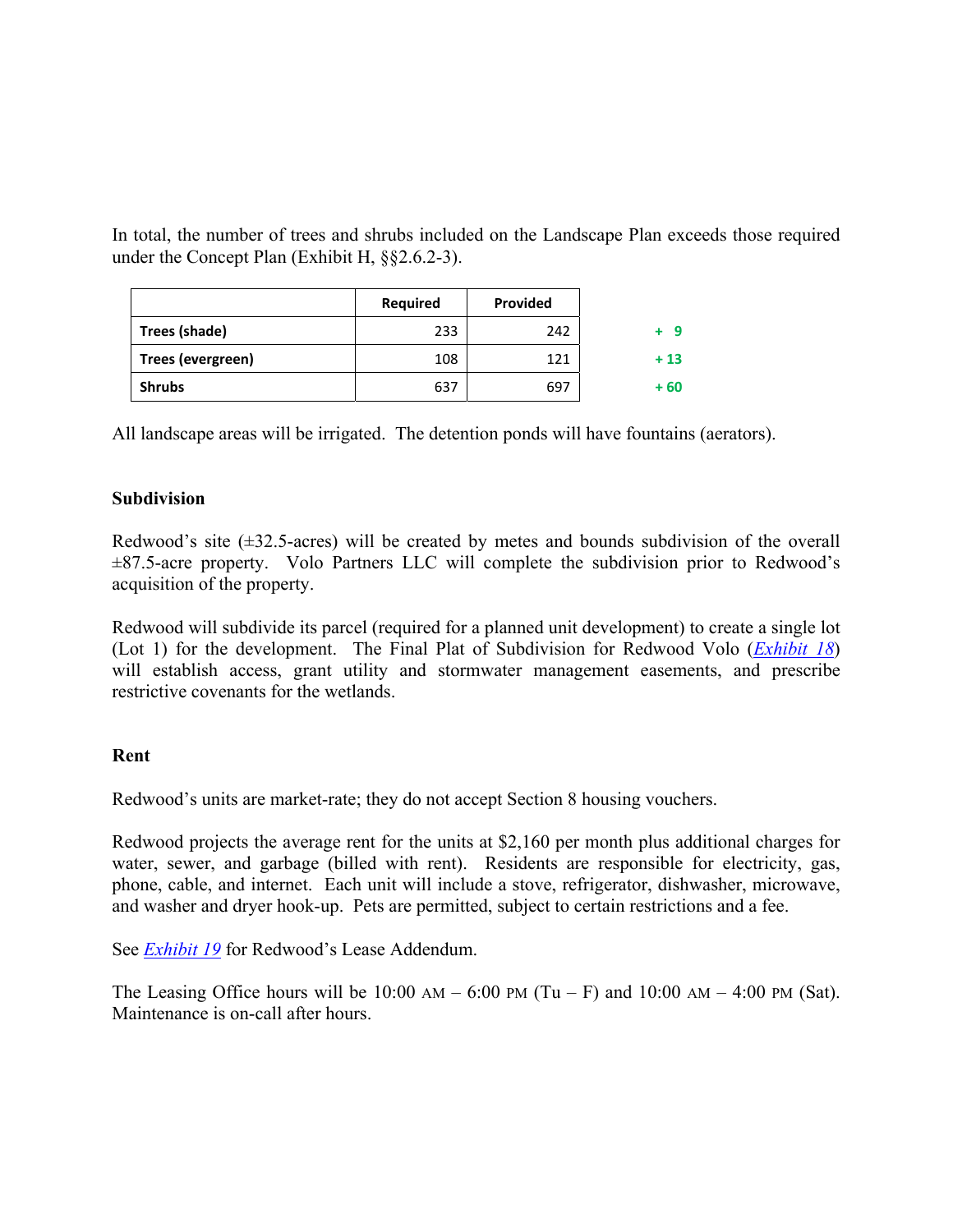Redwood contracts for landscaping and snow removal (street and driveways). The walks to units are shoveled by on-site maintenance staff.

## **Estimated Population**

The Village uses a population table developed by the Illinois School Consulting Service and Associated Municipal Consultants, Inc. (*[Exhibit 20](https://il-volo.civicplus.com/DocumentCenter/View/900/)*) to project the number of residents, including school-age children, generated by a new development. These projections are used to calculate impact fees.

At build-out, the development is projected to add 263 residents, including 23 school-age children in Wauconda Community Unit School District #118.

Redwood has developed their own projections based on data from their other communities. They project 218 residents and 15 school-age children.

#### **Taxes / Fees**

Using a projected assessed value of \$5 million at build-out, the development would generate \$511,764 in property taxes at the current tax rate (10.235280). The share of property taxes to each taxing district is detailed below:

| <b>District</b>                              | <b>Tax Rate</b> | Tax \$    |
|----------------------------------------------|-----------------|-----------|
| Wauconda Community Unit School District #118 | 6.771449        | \$338,572 |
| Village of Volo                              | 0.744525        | \$37,226  |
| Wauconda Fire District                       | 0.666338        | \$33,317  |
| Lake County                                  | 0.598027        | \$29,901  |
| Wauconda Library District                    | 0.438712        | \$21,936  |
| Wauconda Township                            | 0.331101        | \$16,555  |
| College of Lake County                       | 0.289671        | \$14,484  |
| Lakes Region Sanitary District               | 0.213639        | \$10,682  |
| Lake County Forest Preserve District         | 0.181818        | \$9,091   |
| Total                                        | 10.235280       | \$511,764 |